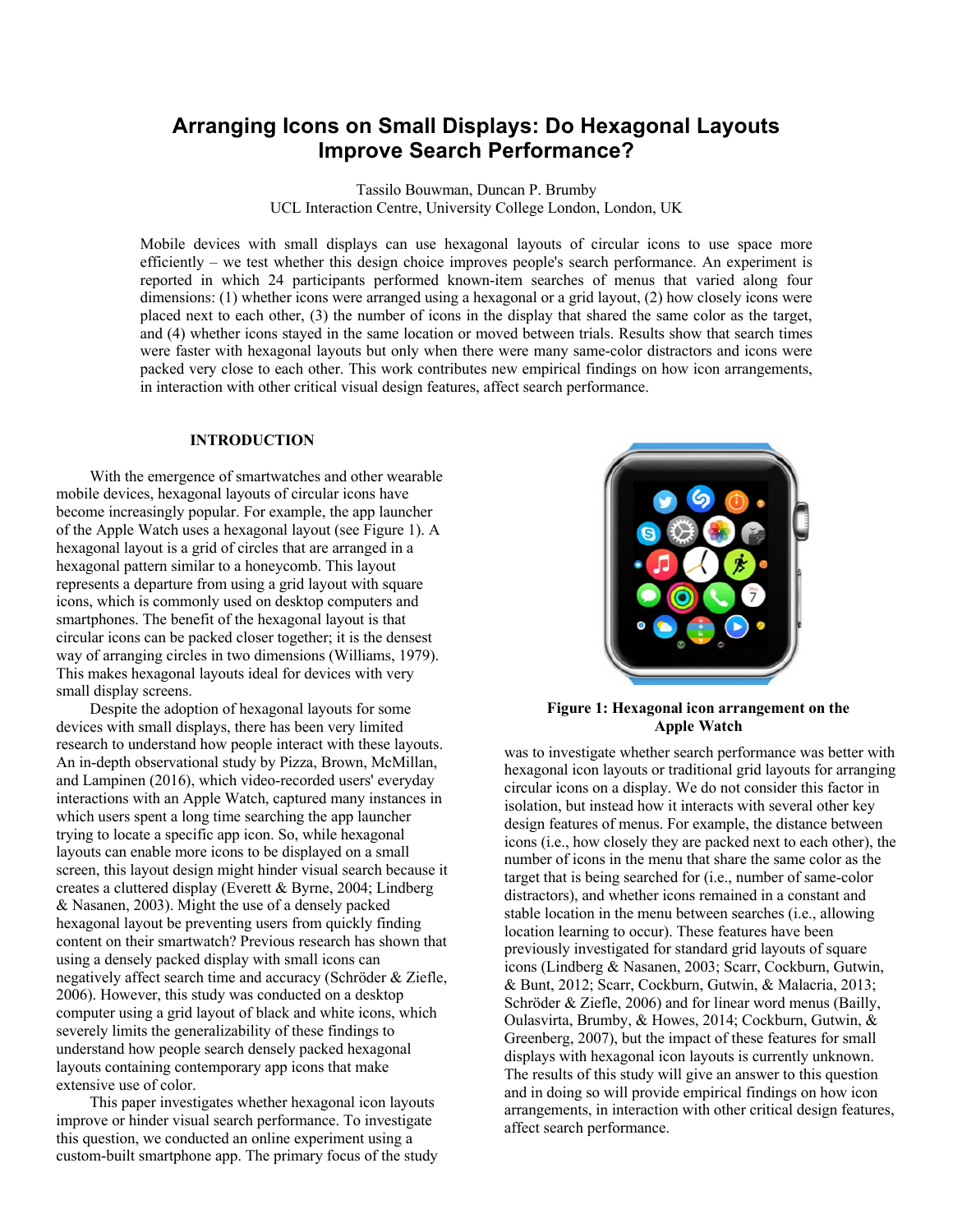# **METHOD**

## **Participants**

Twenty-four participants (7 male) aged between 18 and 46 ( $M = 26$ ,  $SD = 6.97$ ) were recruited through (https://www.callforparticipants.com) and social media. Age and gender were self-reported. Participants were entered into a raffle with Amazon vouchers worth £20 (GBP) as prizes. To ensure participants were independent a unique identifier was generated based on the participants iCloud account; an analysis of the data revealed no duplicate participants. The display size of each participant's device was automatically logged.

# **Design**

The experiment used a  $2 \times 2 \times 2 \times 2$  (layout  $\times$  spacing  $\times$ color × location learning) mixed design. Layout and color were manipulated as within-subjects factors. Participants searched icons arranged in a hexagonal layout and a grid layout. The order in which the layouts were searched was counterbalanced across conditions. The icon color factor was manipulated by using targets that shared the same color with either one or five distractor icons within the layout. Spacing and location learning were manipulated as between-subjects factors. The distance between icons was either zero for one half of the participants or at least 13.33 points apart for the other half. To allow location learning to occur, half of the participants searched menus in which icons stayed in the same position from one trial to the next. Performance in this stable condition was compared to that of participants who searched menu in which the position of each icon changed within the display from one trial to the next.

## **Materials**

Participants searched icon menus. Each menu consisted of 24 icons that were arranged in a  $6 \times 4$  layout. All icons had white unique foreground shapes and a solid background color (see Figure 2). Six icons were pink, six orange, and six blue. Two icons were green, two purple, and two turquoise. The distribution of colors was the same for all participants across all conditions to avoid confounding effects. To maintain the distribution of icon colors in the random condition the icons were shuffled in a controlled way. With every new trial the three top and bottom rows were interchanged, and the icons were shuffled within each row.

For each participants the foreground shapes were randomly assigned to a color to minimize any potential confounding effects of shape on search performance. The position of each icon was the same for all participants in the stable condition. In the random condition the position of each icon changed with every new trial. Stimuli were presented on a white background with a status bar that showed the number of trials left to complete and a cancel button that allowed participants to stop the experiment at any point.

The ratio of icon size and distance was picked based on the iPhone's home screen icons for ecological validity. The



# **Figure 2: Icon layouts used in the experiment.**

smallest iPhone's icon size was 60 points with a horizontal distance between each icon of 16 points (15:4 ratio). An icon size of 55 was chosen to fit the hexagonal layout on the smallest iPhone screen. Thus, a distance of 13.33 points was used for the wide distance condition to maintain the 15:4 ratio. The distance for the close distance condition was one point. The icon size and distances of each condition were the same for all iPhone display sizes. For all iPads the icon size was increased by quarter of the iPhone's icon size because iPads are usually viewed from a greater distance. Thus, the perceived icon size remained similar to iPhones. The icon size to distance ratio was kept the same for all devices.

A mobile application was developed to conduct the experiment. The application consisted of three sections: dashboard, activities and profile. The dashboard showed the average search time for each completed activity. The purpose of the dashboard was to motivate participants completing the tasks by allowing them to reflect on their performance. In the activities section, three search tasks, a survey task, and a task to sign up for a reward were shown in a list. A task could be launched by tapping the entry in a list. Only one task was available at a time. The purpose of presenting all tasks was to give participants an overview of what was expected from them. In the profile section the participant's ID, the assigned group, and the name of the study were displayed. In addition, participants could export their consent form and result files and withdraw from the study if they wanted to. The purpose of this section was to provide participants control over the data they share. Due to time constraints the app was made for iOS devices only. **Example the target is and the target is a computer of the target is a computer of the target in the smallest iPhone sizon and the target in the computer of the computer of the computer of the the target in the smallest i** 

# **Procedure**

Participants downloaded the app on the Apple App Store, launched the app and completed a consent form. An introduction screen informed participant about the task: participants had to locate a given target icon in a menu as quickly as possible. At the start of each trial participants were shown the icon they were looking for. After seeing the icon participants started the trial by clicking the `Next' button. This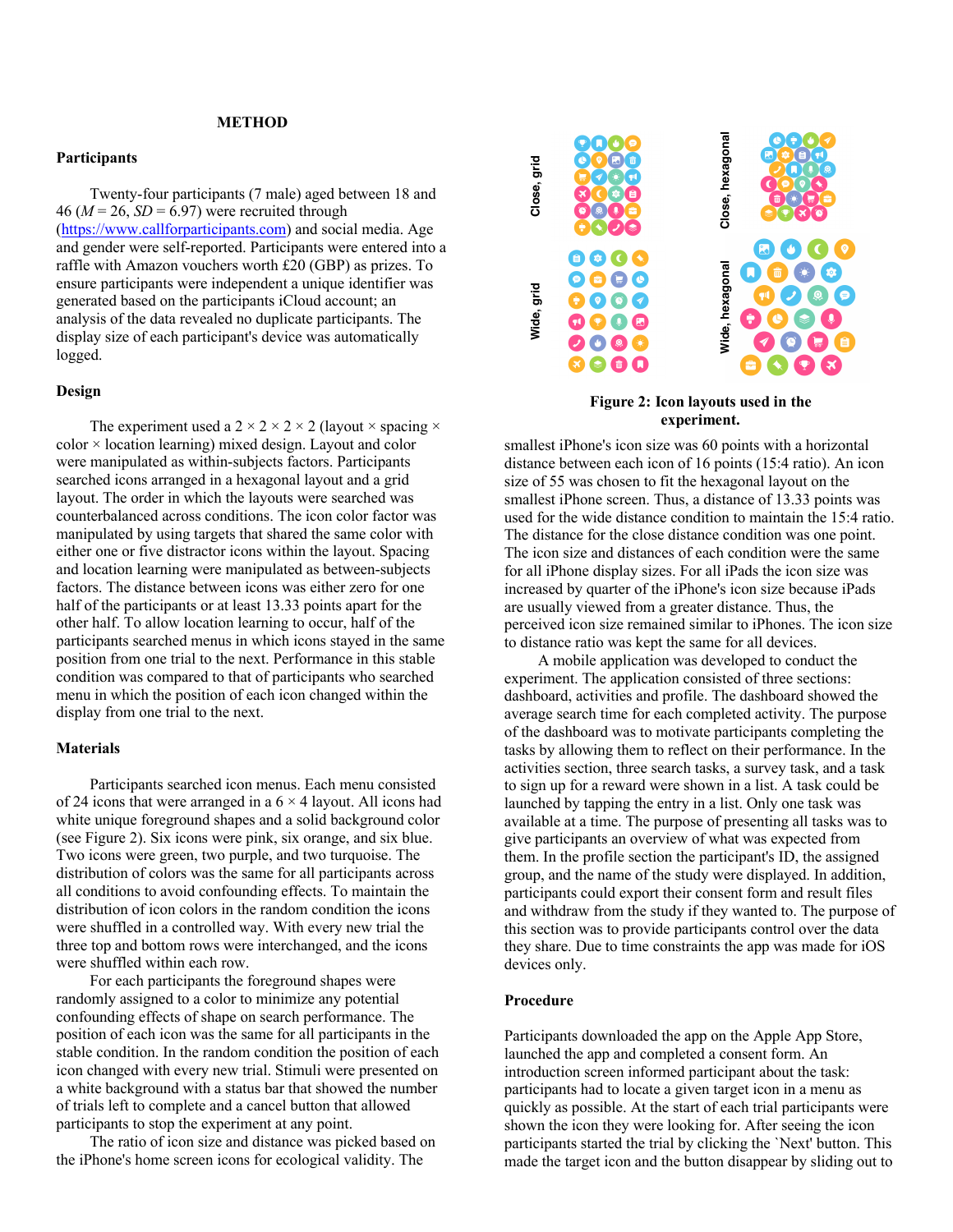the left while the icon menu appeared by sliding in from the right. Participants selected an icon by tapping it using a finger. If an incorrect selection was made, the icon menu disappeared, and the icon of the same target reappeared so participants could repeat the trial. If participants selected the correct icon the trial ended, and they proceeded to the next trial.

Participants completed 63 trials in total. The first three trials were practice trials that were included to familiarize the participant to the selection task and how it operates. The remaining 60 trials were divided into two blocks. One block of 30 trials contained hexagonal layouts and one block of 30 trials contained grid layouts. The sequence in which these blocks appeared was counter-balanced between participants. Half of the participants performed all hexagonal trials before the grid trials, and vice versa. An introductory screen of the new layout appeared before the first trial of the second block started. Trials in which the participants did not select the correct target on the first attempt were recorded as errors.

Search time was recorded by the device by calculating the time difference between the appearance of the icon menu and the selection of the icon. The result was saved as one entity together with the participant's anonymous identifier and condition information. In addition, target description position, display size, and hours since the completion of the last trial were saved. At the end of the experiment all entities were written into a comma-separated values (CSV) file, encrypted and uploaded to a secure server which could only be accessed by the researchers.

### **RESULTS**

A mixed ANOVA was used, with a significance level of .05 for judging the significance of effects. We excluded trials from the analysis in which the participant did not correctly select the target on the first attempt. Accuracy was generally very high - incorrect icons were selected on only 3.4% of trials (51 from a total of 1,512). A further 8 trials were excluded because of exceedingly slow response times (greater than 5 seconds). These outliers were three times the interquartile range above the third quartile.

The primary measure of interest was search time (i.e., how long it took participants to correctly locate and select the target icon). As expected, participants were significantly faster at locating targets when icons stayed in the same position in the menu across repeated trials  $(M = 1.36s, SD = 0.29s)$ compared to when the location of icons on the screen changed from one trial to the next ( $M = 1.56$ s,  $SD = 0.22$ s),  $F(1, 20) =$ 5.47,  $p < .05$ ,  $\eta_p^2 = .16$ . Participants were also significantly faster at locating targets when there was only one same-color distractor in the menu ( $M = 1.38$ s,  $SD = 0.21$ s) compared to when there were five same-color distractors  $(M = 1.54s, SD =$ 0.31s),  $F(1, 20) = 12.51$ ,  $p < .05$ ,  $\eta_p^2 = .002$ . There was no significant main effect of search time on either menu layout,  $F(1, 20) = 3.09$ ,  $p = .09$ ,  $\eta_p^2 = .01$ , or icon distance,  $F < 1$ . As we show below, the effect of menu layout was dependent on the number of same-color distractors and icon distance.

Figure 3 shows mean search time data for menu layout and icon distance, separated by whether menus had one samecolor distractor (left panel) or five same-color distractors

#### **One Colour Distractor**

**Five Colour Distractors** 





 $*$   $p < .05$ , and n.s. is not significant.

(right panel). It can be seen in the left panel of Figure 3 that when menus contained only one same-color distractor search times were similar regardless of the menu layout and icon distance. Statistical analysis supports this observation, finding no interaction between distance and layout on search time,  $F < 1$ .

The right panel of Figure 3 shows that when menus contained five same-color distractors the layout of the menu and distance between icons impacted search performance. There was a significant two-way interaction between distance and layout on search time,  $F(1, 20) = 4.71$ ,  $p = .04$ ,  $\eta_p^2 = .02$ . Follow-up tests of this interaction revealed that when icons were packed close together, participants were significantly faster at locating targets arranged in a hexagonal layout (*M* = 1.43s,  $SD = 0.23$ s) than a grid layout ( $M = 1.56$ s,  $SD = 0.30$ s),  $F(1, 11) = 9.42, p = .01, \eta_p^2 = 0.06$ . However, there was no significant effect of menu layout when items were spaced further apart in the wide condition,  $F < 1$ .

Finally, because participants used their own devices to take part in the experiment, we consider whether differences in the screen size affected the results. Nine participants used a 4" display, seven a 5.8" display, five a 4.8" display, two a 9.7" display and one a 5.5" display. A mixed-design ANOVA with display size as a random effect was applied to the data. It was found that there was no significant effect of display size on search performance. Because of this display size was therefore excluded from the above analysis.

#### **DISCUSSION**

The findings of this study can help designers decide how to arrange icons on devices with small displays. There are three empirically-grounded recommendations that follow from this work: (1) devices should arrange icons using a hexagonal layout but only when there are many same-color distractors and icons were packed very close to each other,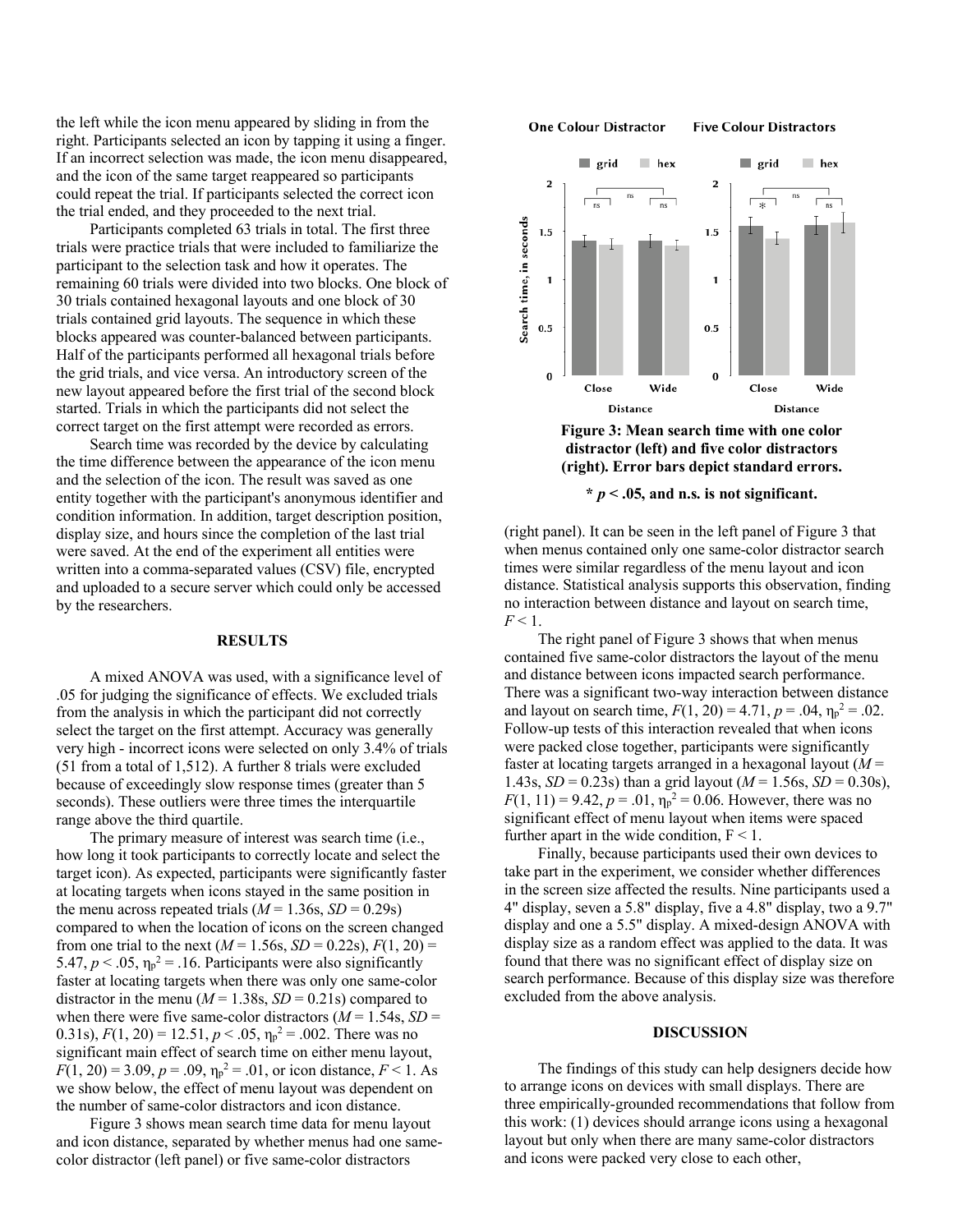(2) dynamically moving icons within a display should be avoided as it hinders search, and (3) to help users find icons quicker, designers should expand the range of colors used. We discuss each of these recommendations in turn.

First, the results of this study show that participants were faster at locating targets when searching hexagonal layouts but only when there were many same-color distractors and icons were packed very close to each other. This finding would suggest that the current trend for using hexagonal displays on densely packed small displays, such as smartwatches and other wearable devices, helps users quickly identify the app icon that they are looking for.

Second, participants were faster at locating targets when icons stayed in the same position compared to when the location of icons changed from one trial to the next. This finding replicates and extends previous research demonstrating a similar location learning effect in word-based command menus used in desktop computer (Bailly et al., 2014; Cockburn, Gutwin, & Greenberg, 2007; Ehret, 2002; Treisman, 1982). The current study demonstrates that this location learning effect is robust and also occurs when people search for app icons on mobile devices. This finding suggests that designers should avoid dynamically moving icons within a display as it hinders visual search.

Third, participants were faster at locating targets when there was only one same-color distractor in the menu compared to when there were five same-color distractors. This finding is consistent with previous research demonstrating that colour is an important cue for guiding visual search (Gordon & Abramov, 1977; Kieras & Hornof, 2014; Yi, Yu, Shi, & Shi, 2017). This study shows that color can lose its value as a cue for users to distinguish app icons on mobile devices if many icons use the same color. To help users finding app icons quickly designers should employ a variety of background colors.

## **Limitations and Future Work**

A limitation of the study is that it was conducted on a smartphone rather than a smartwatch. This was done for three reasons. First, studies on text entry methods showed no significant difference between using a smartphone and a smartwatch (Pizza et al., 2016; Visuri, Sarsenbayeva, van Berkel, Goncalves, Rawassizadeh, Kostakos, & Ferreira, 2017). Second, smartwatches are less common than smartphones, which makes it hard to find participants. Third, it is harder to deploy an experiment on smartwatches. Frameworks like ResearchKit, that enable easy implementation of visual search experiments, are not available for smartwatches. A potential workaround is to use a toolkit which simulates a smartwatch using smartphones (Houben & Marquardt, 2015). In this approach a smartphone was placed on the users' arm and paper cut-outs were employed to simulate a watch display. However, such an approach is cumbersome to use and cannot be deployed remotely, which was one of our key requirements to reach a broad audience with our experiment. Future on-site lab experiments may use this toolkit to validate the results of the current student on watch displays.

# **CONCLUSION**

The current study was designed to investigate search time of hexagonally arranged icons using a smartphone app. Results show that search time in hexagonal icon layouts depends on how close items were to each other. When items were packed close together, a hexagonal icon layout was searched faster than a grid layout. However, this layout effect was not detected when icons were spaced further apart from each other. These results were based on search data collected using a custom smartphone app that participants obtained from the Apple App Store. To help users finding app icons quickly designers should employ hexagonal icon layouts, use a variety of background colors, and keep the position of icons stable.

# **REFERENCES**

- Bailly, G., Oulasvirta, A., Brumby, D. P., & Howes, A. (2014). Model of visual search and selection time in linear menus. In *Proceedings of the 32Nd Annual ACM Conference on Human Factors in Computing Systems (CHI '14)*. ACM, New York, NY, USA, 3865–3874. DOI: http://dx.doi.org/10.1145/2556288.2557093
- Cockburn, A., Gutwin, C., & Greenberg, S. (2007). A predictive model of menu performance. In *Proceedings of the SIGCHI Conference on Human Factors in Computing Systems (CHI '07)*. ACM, New York, NY, USA, 627–636. DOI:

http://dx.doi.org/10.1145/1240624.1240723

- Ehret, B. D. (2002). Learning where to look: location learning in graphical user interfaces. In *Proceedings of the SIGCHI Conference on Human Factors in Computing Systems (CHI '02)*. ACM, New York, NY, USA, 211– 218. DOI: http://dx.doi.org/10.1145/503376.503414
- Everett, S. P. & Byrne, M. D. (2004). Unintended effects: varying icon spacing changes users' visual search strategy. In *Proceedings of the SIGCHI Conference on Human Factors in Computing Systems (CHI '04)*. ACM, New York, NY, USA, 695–702. DOI: http://dx.doi.org/10.1145/985692.985780
- Gordon, J. & Abramov, I. (1977). Color vision in the peripheral retina. II. Hue and saturation∗. *Journal of the Optical Society of America 67(2)*, 202–207. DOI: http://dx.doi.org/10.1364/JOSA.67.000202
- Houben, S. & Marquardt, N. (2015). WatchConnect: a toolkit for prototyping smartwatch-centric cross-device applications. In *Proceedings of the 33rd Annual ACM Conference on Human Factors in Computing Systems (CHI '15)*. ACM, New York, NY, USA, 1247–1256. DOI: http://dx.doi.org/10.1145/2702123.2702215
- Kieras, D. E. & Hornof, A. J. (2014). Towards accurate and practical predictive models of active-vision-based visual search. In *Proceedings of the 32Nd Annual ACM Conference on Human Factors in Computing Systems (CHI '14)*. ACM, New York, NY, USA, 3875–3884. DOI: http://dx.doi.org/10.1145/2556288.2557324
- Lindberg, T. & Nasanen, R. (2003). The effect of icon spacing and size on the speed of icon processing in the human